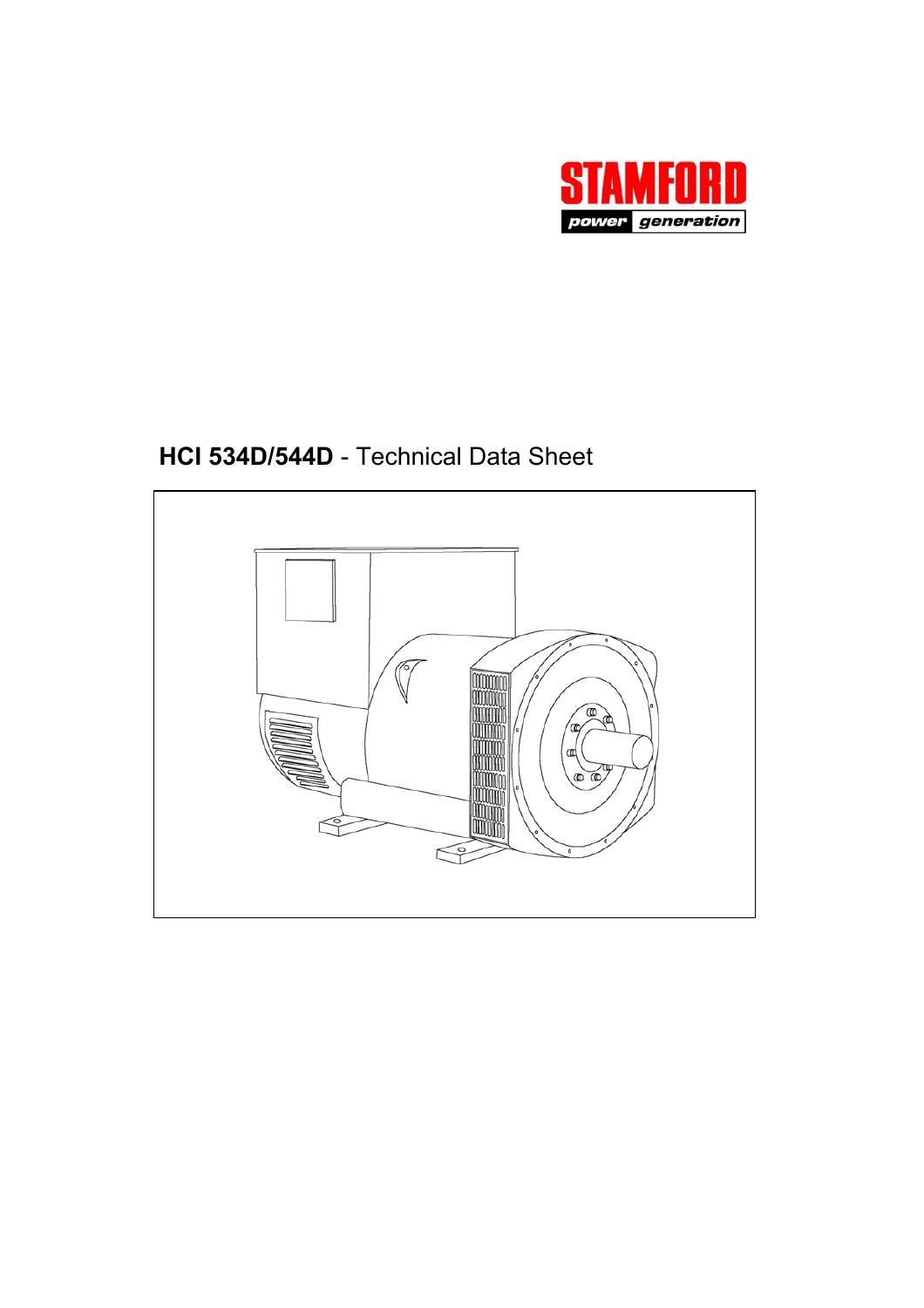

### **SPECIFICATIONS & OPTIONS**

#### **STANDARDS**

Newage Stamford industrial generators meet the requirements of BS EN 60034 and the relevant section of other international standards such as BS5000, VDE 0530, NEMA MG1-32, IEC34, CSA C22.2-100, AS1359. Other standards and certifications can be considered on request.

#### **VOLTAGE REGULATORS**

### **SX440 AVR - STANDARD**

With this self-excited system the main stator provides power via the Automatic Voltage Regulator (AVR) to the exciter stator. The high efficiency semi-conductors of the AVR ensure positive build-up from initial low levels of residual voltage.

The exciter rotor output is fed to the main rotor through a three-phase full-wave bridge rectifier. The rectifier is protected by a surge suppressor against surges caused, for example, by short circuit or out-of-phase paralleling.

The SX440 will support a range of electronic accessories, including a 'droop' Current Transformer (CT) to permit parallel operation with other ac generators.

If 3-phase sensing is required with the self-excited system, the SX421 AVR must be used.

### **SX421 AVR**

This AVR also operates in a self-excited system. It combines all the features of the SX440 with, additionally, three-phase rms sensing for improved regulation and performance. Over voltage protection is provided via a separate circuit breaker. An engine relief load acceptance feature is built in as standard.

#### **MX341 AVR**

This sophisticated AVR is incorporated into the Stamford Permanent Magnet Generator (PMG) control system.

The PMG provides power via the AVR to the main exciter, giving a source of constant excitation power independent of generator output. The main exciter output is then fed to the main rotor, through a full wave bridge, protected by a surge suppressor. The AVR has in-built protection against sustained over-excitation, caused by internal or external faults. This de-excites the machine after a minimum of 5 seconds.

An engine relief load acceptance feature can enable full load to be applied to the generator in a single step.

If three-phase sensing is required with the PMG system the MX321 AVR must be used.

We recommend three-phase sensing for applications with greatly unbalanced or highly non-linear loads.

### **MX321 AVR**

The most sophisticated of all our AVRs combines all the features of the MX341 with, additionally, three-phase rms sensing, for improved regulation and performance. Over voltage protection is built-in and short circuit current level adjustments is an optional facility.

#### **WINDINGS & ELECTRICAL PERFORMANCE**

All generator stators are wound to 2/3 pitch. This eliminates triplen (3rd, 9th, 15th …) harmonics on the voltage waveform and is found to be the optimum design for trouble-free supply of non-linear loads. The 2/3 pitch design avoids excessive neutral currents sometimes seen with higher winding pitches, when in parallel with the mains. A fully connected damper winding reduces oscillations during paralleling. This winding, with the 2/3 pitch and carefully selected pole and tooth designs, ensures very low waveform distortion.

#### **TERMINALS & TERMINAL BOX**

Standard generators are 3-phase reconnectable with 12 ends brought out to the terminals, which are mounted on a cover at the non-drive end of the generator. A sheet steel terminal box contains the AVR and provides ample space for the customers' wiring and gland arrangements. It has removable panels for easy access.

#### **SHAFT & KEYS**

All generator rotors are dynamically balanced to better than BS6861:Part 1 Grade 2.5 for minimum vibration in operation. Two bearing generators are balanced with a half key.

### **INSULATION/IMPREGNATION**

The insulation system is class 'H'.

All wound components are impregnated with materials and processes designed specifically to provide the high build required for static windings and the high mechanical strength required for rotating components.

### **QUALITY ASSURANCE**

Generators are manufactured using production procedures having a quality assurance level to BS EN ISO 9001.

The stated voltage regulation may not be maintained in the presence of certain radio transmitted signals. Any change in performance will fall within the limits of Criteria 'B' of EN 61000-6-2:2001. At no time will the steady-state voltage regulation exceed 2%.

*NB Continuous development of our products entitles us to change specification details without notice, therefore they must not be regarded as binding.* 

*Front cover drawing typical of product range.*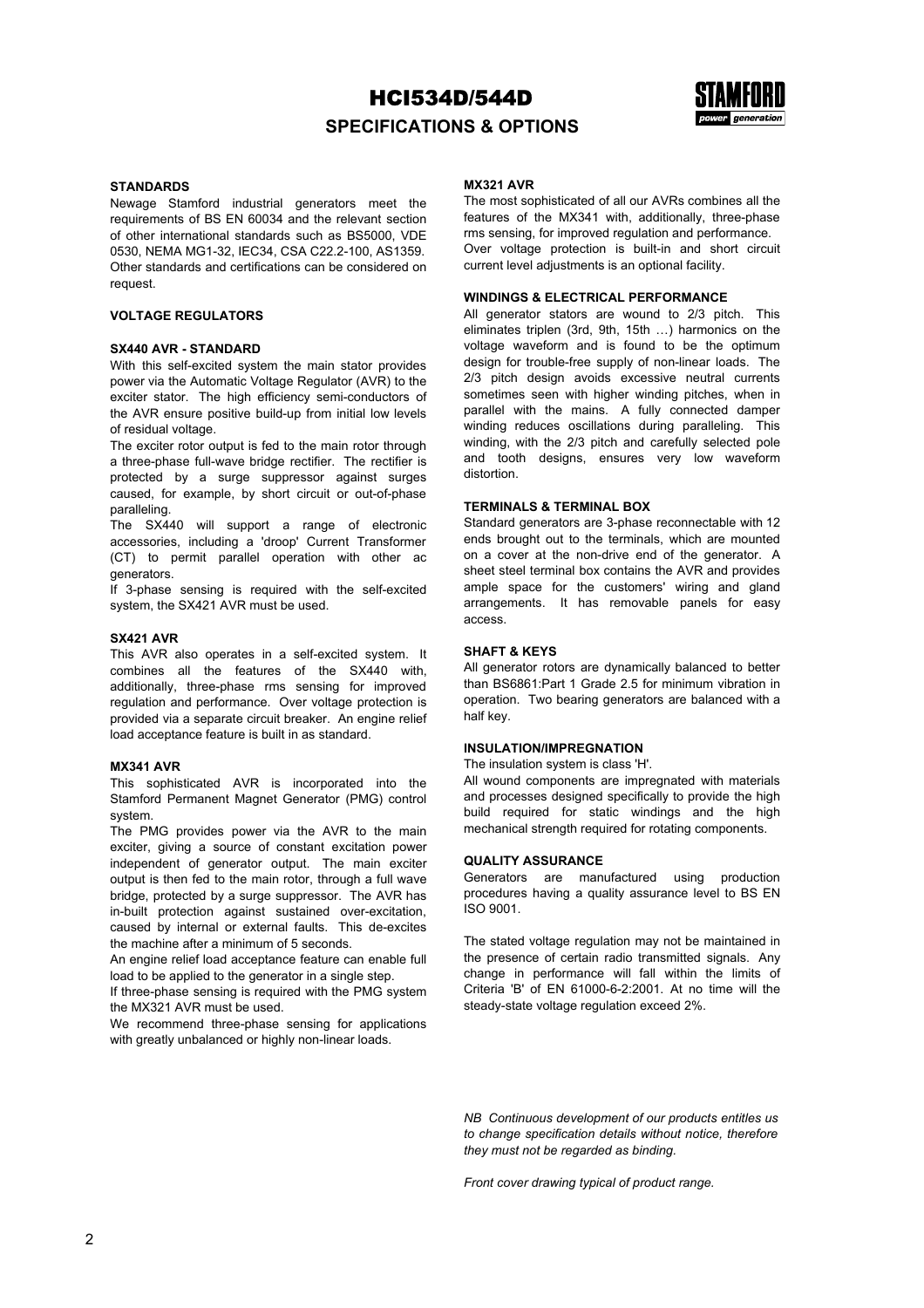# **STAMFORD**

# HCI534D/544D

# **WINDING 311**

| <b>CONTROL SYSTEM</b>                                                           | SEPARATELY EXCITED BY P.M.G.                              |                                                                                                                                                   |                                                    |                   |                      |                                    |                |                |  |  |  |  |
|---------------------------------------------------------------------------------|-----------------------------------------------------------|---------------------------------------------------------------------------------------------------------------------------------------------------|----------------------------------------------------|-------------------|----------------------|------------------------------------|----------------|----------------|--|--|--|--|
| A.V.R.                                                                          | MX321<br>MX341                                            |                                                                                                                                                   |                                                    |                   |                      |                                    |                |                |  |  |  |  |
| <b>VOLTAGE REGULATION</b>                                                       | ± 0.5 %<br>± 1.0 %<br>With 4% ENGINE GOVERNING            |                                                                                                                                                   |                                                    |                   |                      |                                    |                |                |  |  |  |  |
| SUSTAINED SHORT CIRCUIT                                                         | REFER TO SHORT CIRCUIT DECREMENT CURVES (page 7)          |                                                                                                                                                   |                                                    |                   |                      |                                    |                |                |  |  |  |  |
| <b>CONTROL SYSTEM</b>                                                           | <b>SELF EXCITED</b>                                       |                                                                                                                                                   |                                                    |                   |                      |                                    |                |                |  |  |  |  |
| A.V.R.                                                                          | SX440                                                     | SX421                                                                                                                                             |                                                    |                   |                      |                                    |                |                |  |  |  |  |
| <b>VOLTAGE REGULATION</b>                                                       | ± 1.0 %                                                   | ± 0.5%<br>With 4% ENGINE GOVERNING                                                                                                                |                                                    |                   |                      |                                    |                |                |  |  |  |  |
| SUSTAINED SHORT CIRCUIT                                                         | SERIES 4 CONTROL DOES NOT SUSTAIN A SHORT CIRCUIT CURRENT |                                                                                                                                                   |                                                    |                   |                      |                                    |                |                |  |  |  |  |
| <b>INSULATION SYSTEM</b>                                                        |                                                           |                                                                                                                                                   |                                                    | <b>CLASS H</b>    |                      |                                    |                |                |  |  |  |  |
| <b>PROTECTION</b>                                                               |                                                           |                                                                                                                                                   |                                                    | IP <sub>23</sub>  |                      |                                    |                |                |  |  |  |  |
| <b>RATED POWER FACTOR</b>                                                       |                                                           |                                                                                                                                                   |                                                    | 0.8               |                      |                                    |                |                |  |  |  |  |
| <b>STATOR WINDING</b>                                                           |                                                           |                                                                                                                                                   |                                                    | DOUBLE LAYER LAP  |                      |                                    |                |                |  |  |  |  |
| <b>WINDING PITCH</b>                                                            |                                                           |                                                                                                                                                   |                                                    | <b>TWO THIRDS</b> |                      |                                    |                |                |  |  |  |  |
| <b>WINDING LEADS</b>                                                            |                                                           |                                                                                                                                                   |                                                    | 12                |                      |                                    |                |                |  |  |  |  |
| STATOR WDG. RESISTANCE                                                          |                                                           |                                                                                                                                                   | 0.005 Ohms PER PHASE AT 22°C SERIES STAR CONNECTED |                   |                      |                                    |                |                |  |  |  |  |
| ROTOR WDG, RESISTANCE                                                           |                                                           |                                                                                                                                                   |                                                    | 1.77 Ohms at 22°C |                      |                                    |                |                |  |  |  |  |
| R.F.I. SUPPRESSION                                                              |                                                           |                                                                                                                                                   |                                                    |                   |                      |                                    |                |                |  |  |  |  |
| <b>WAVEFORM DISTORTION</b>                                                      |                                                           | BS EN 61000-6-2 & BS EN 61000-6-4, VDE 0875G, VDE 0875N. refer to factory for others<br>NO LOAD < 1.5% NON-DISTORTING BALANCED LINEAR LOAD < 5.0% |                                                    |                   |                      |                                    |                |                |  |  |  |  |
| <b>MAXIMUM OVERSPEED</b>                                                        |                                                           |                                                                                                                                                   |                                                    |                   |                      |                                    |                |                |  |  |  |  |
|                                                                                 | 2250 Rev/Min<br>BALL. 6220 (ISO)                          |                                                                                                                                                   |                                                    |                   |                      |                                    |                |                |  |  |  |  |
| <b>BEARING DRIVE END</b>                                                        |                                                           |                                                                                                                                                   |                                                    |                   |                      |                                    |                |                |  |  |  |  |
| <b>BEARING NON-DRIVE END</b>                                                    | BALL. 6314 (ISO)                                          |                                                                                                                                                   |                                                    |                   |                      |                                    |                |                |  |  |  |  |
|                                                                                 |                                                           |                                                                                                                                                   | 1 BEARING                                          |                   | 2 BEARING<br>1395 kg |                                    |                |                |  |  |  |  |
| <b>WEIGHT COMP. GENERATOR</b><br>WEIGHT WOUND STATOR                            |                                                           |                                                                                                                                                   | 1393 kg<br>657 kg                                  |                   |                      | 657 kg                             |                |                |  |  |  |  |
| WEIGHT WOUND ROTOR                                                              |                                                           |                                                                                                                                                   | 563 kg                                             |                   |                      | 535 kg                             |                |                |  |  |  |  |
| <b>WR<sup>2</sup> INERTIA</b>                                                   |                                                           |                                                                                                                                                   | 8.0068 kgm <sup>2</sup>                            |                   |                      | 7.7289 $kgm2$                      |                |                |  |  |  |  |
| SHIPPING WEIGHTS in a crate                                                     |                                                           |                                                                                                                                                   | 1485 kg                                            |                   |                      | 1485 kg                            |                |                |  |  |  |  |
| PACKING CRATE SIZE                                                              |                                                           |                                                                                                                                                   | 166 x 87 x 124(cm)                                 |                   |                      | 166 x 87 x 124(cm)                 |                |                |  |  |  |  |
|                                                                                 | 50 Hz<br>60 Hz                                            |                                                                                                                                                   |                                                    |                   |                      |                                    |                |                |  |  |  |  |
| TELEPHONE INTERFERENCE                                                          |                                                           |                                                                                                                                                   | <b>THF&lt;2%</b>                                   |                   | <b>TIF&lt;50</b>     |                                    |                |                |  |  |  |  |
| <b>COOLING AIR</b>                                                              |                                                           |                                                                                                                                                   | 1.035 m <sup>3</sup> /sec 2202 cfm                 |                   |                      | 1.312 m <sup>3</sup> /sec 2780 cfm |                |                |  |  |  |  |
| <b>VOLTAGE SERIES STAR</b>                                                      | 380/220                                                   | 400/231                                                                                                                                           | 415/240                                            | 440/254           | 416/240              | 440/254                            | 460/266        | 480/277        |  |  |  |  |
| <b>VOLTAGE PARALLEL STAR</b>                                                    | 190/110                                                   | 200/115                                                                                                                                           | 208/120                                            | 220/127           | 208/120              | 220/127                            | 230/133        | 240/138        |  |  |  |  |
| <b>VOLTAGE SERIES DELTA</b><br><b>KVA BASE RATING FOR REACTANCE</b>             | 220/110<br>500                                            | 230/115<br>500                                                                                                                                    | 240/120<br>500                                     | 254/127<br>500    | 240/120<br>575       | 254/127<br>594                     | 266/133<br>625 | 277/138<br>644 |  |  |  |  |
| <b>VALUES</b><br>Xd DIR. AXIS SYNCHRONOUS                                       | 3.02                                                      |                                                                                                                                                   | 2.53                                               | 2.25              |                      |                                    |                |                |  |  |  |  |
| X'd DIR. AXIS TRANSIENT                                                         | 0.16                                                      | 2.72<br>0.14                                                                                                                                      | 0.13                                               | 0.12              | 3.52<br>0.17         | 3.25<br>0.16                       | 3.13<br>0.15   | 2.96<br>0.14   |  |  |  |  |
| X"d DIR. AXIS SUBTRANSIENT                                                      | 0.11                                                      | 0.10                                                                                                                                              | 0.09                                               | 0.08              | 0.12                 | 0.11                               | 0.11           | 0.10           |  |  |  |  |
| Xq QUAD, AXIS REACTANCE                                                         | 2.48                                                      | 2.24                                                                                                                                              | 2.08                                               | 1.85              | 2.87                 | 2.65                               | 2.55           | 2.41           |  |  |  |  |
| X"g QUAD. AXIS SUBTRANSIENT                                                     | 0.27                                                      | 0.25                                                                                                                                              | 0.23                                               | 0.20              | 0.31                 | 0.29                               | 0.28           | 0.26           |  |  |  |  |
| <b>XL LEAKAGE REACTANCE</b>                                                     | 0.05                                                      | 0.04                                                                                                                                              | 0.04                                               | 0.04              | 0.06                 | 0.06                               | 0.05           | 0.05           |  |  |  |  |
| X <sub>2</sub> NEGATIVE SEQUENCE                                                | 0.19                                                      | 0.17                                                                                                                                              | 0.16                                               | 0.14              | 0.22                 | 0.20                               | 0.20           | 0.19           |  |  |  |  |
| X <sub>0</sub> ZERO SEQUENCE                                                    | 0.10                                                      | 0.09                                                                                                                                              | 0.08                                               | 0.07              | 0.10                 | 0.09                               | 0.09           | 0.08           |  |  |  |  |
| REACTANCES ARE SATURATED<br>VALUES ARE PER UNIT AT RATING AND VOLTAGE INDICATED |                                                           |                                                                                                                                                   |                                                    |                   |                      |                                    |                |                |  |  |  |  |
| T'd TRANSIENT TIME CONST.                                                       | 0.08 <sub>S</sub>                                         |                                                                                                                                                   |                                                    |                   |                      |                                    |                |                |  |  |  |  |
| T"d SUB-TRANSTIME CONST.                                                        | 0.012s                                                    |                                                                                                                                                   |                                                    |                   |                      |                                    |                |                |  |  |  |  |
| T'do O.C. FIELD TIME CONST.                                                     |                                                           |                                                                                                                                                   |                                                    | 2.2s              |                      |                                    |                |                |  |  |  |  |
| Ta ARMATURE TIME CONST.<br><b>SHORT CIRCUIT RATIO</b>                           | 0.018s                                                    |                                                                                                                                                   |                                                    |                   |                      |                                    |                |                |  |  |  |  |
|                                                                                 | 1/Xd                                                      |                                                                                                                                                   |                                                    |                   |                      |                                    |                |                |  |  |  |  |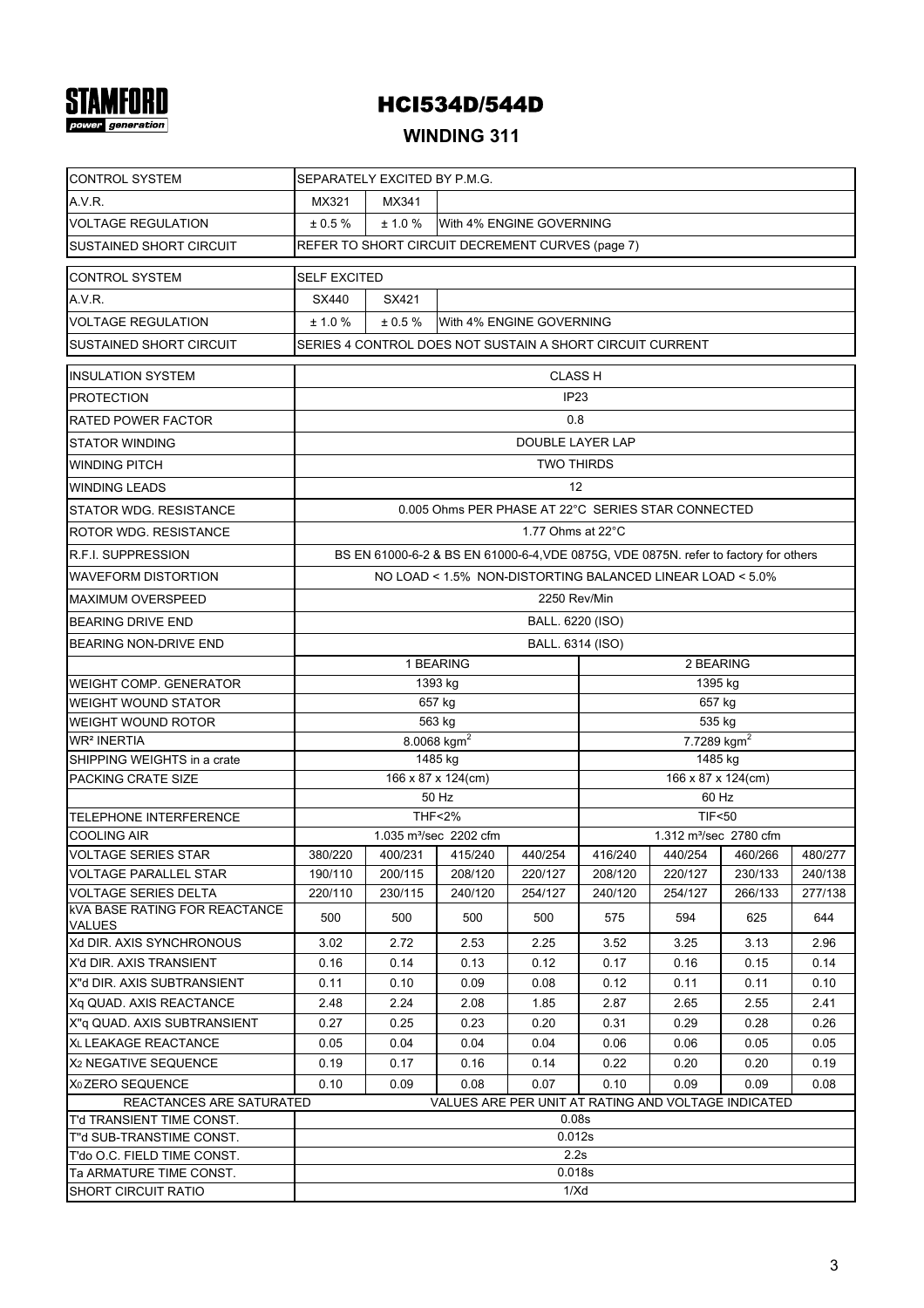50 Hz



**Winding 311**

### **THREE PHASE EFFICIENCY CURVES**







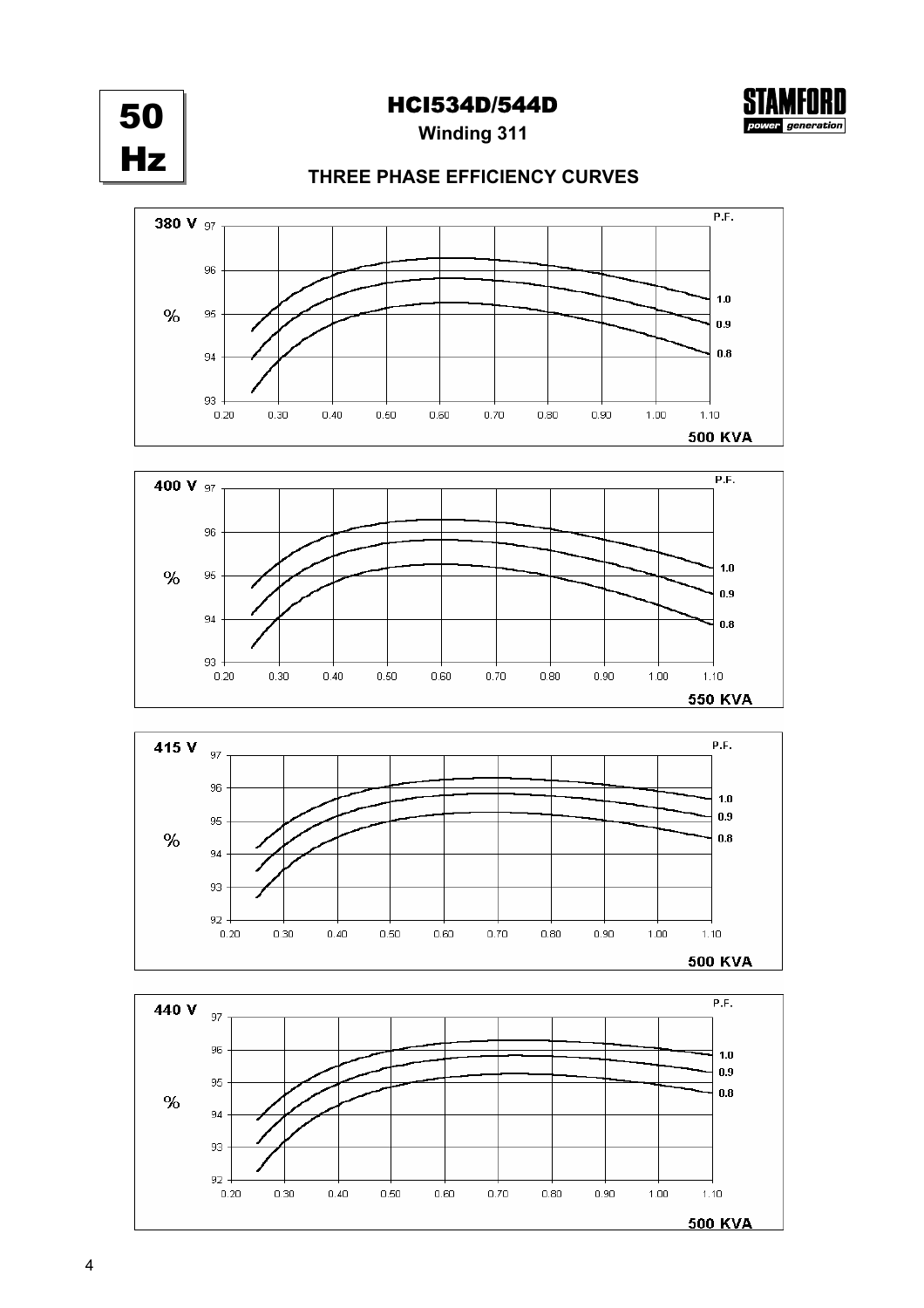5

# **THREE PHASE EFFICIENCY CURVES**

**Winding 311** HCI534D/544D









**STAMFORD** 

generation

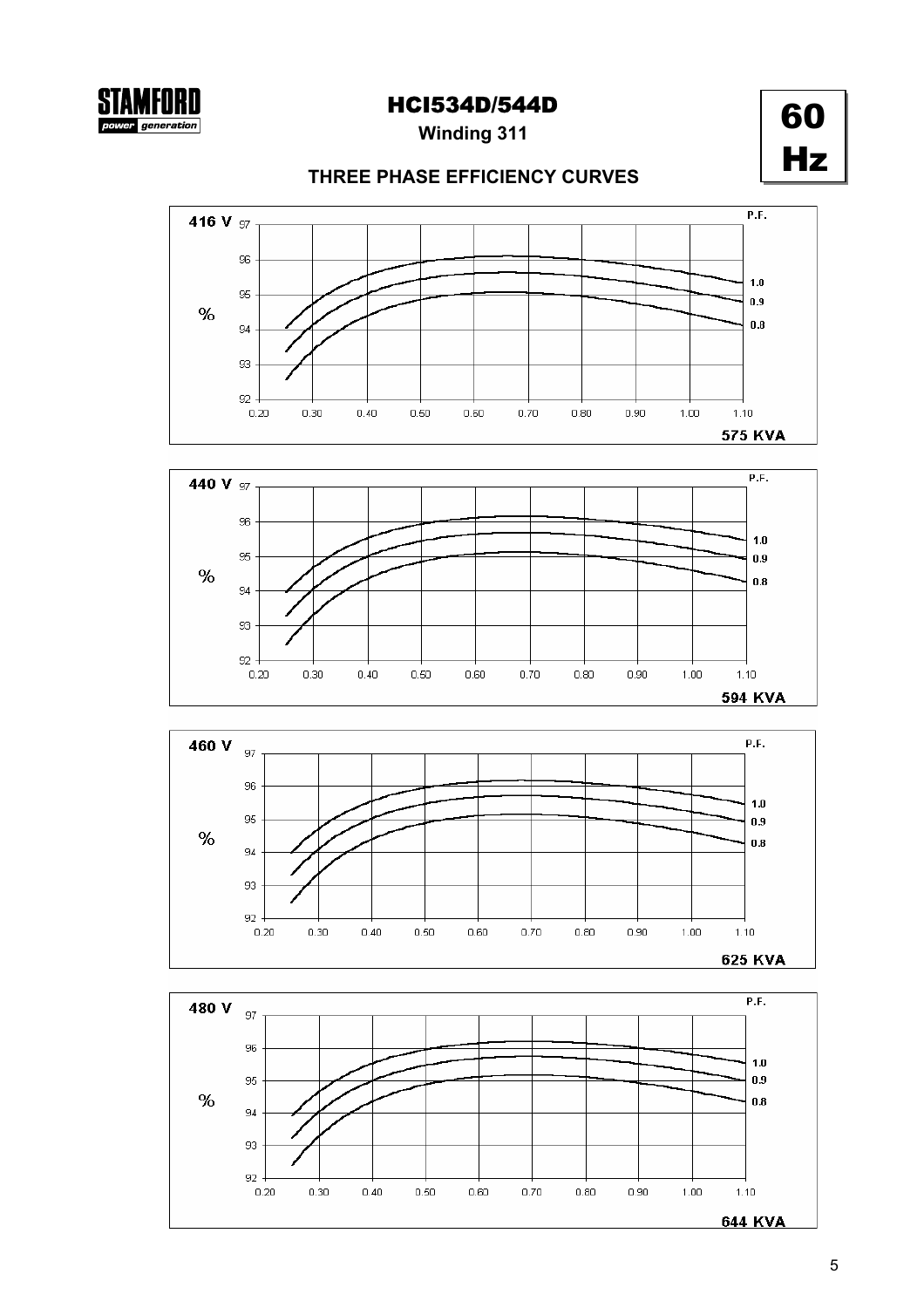

**Winding 311**

## **Locked Rotor Motor Starting Curve**

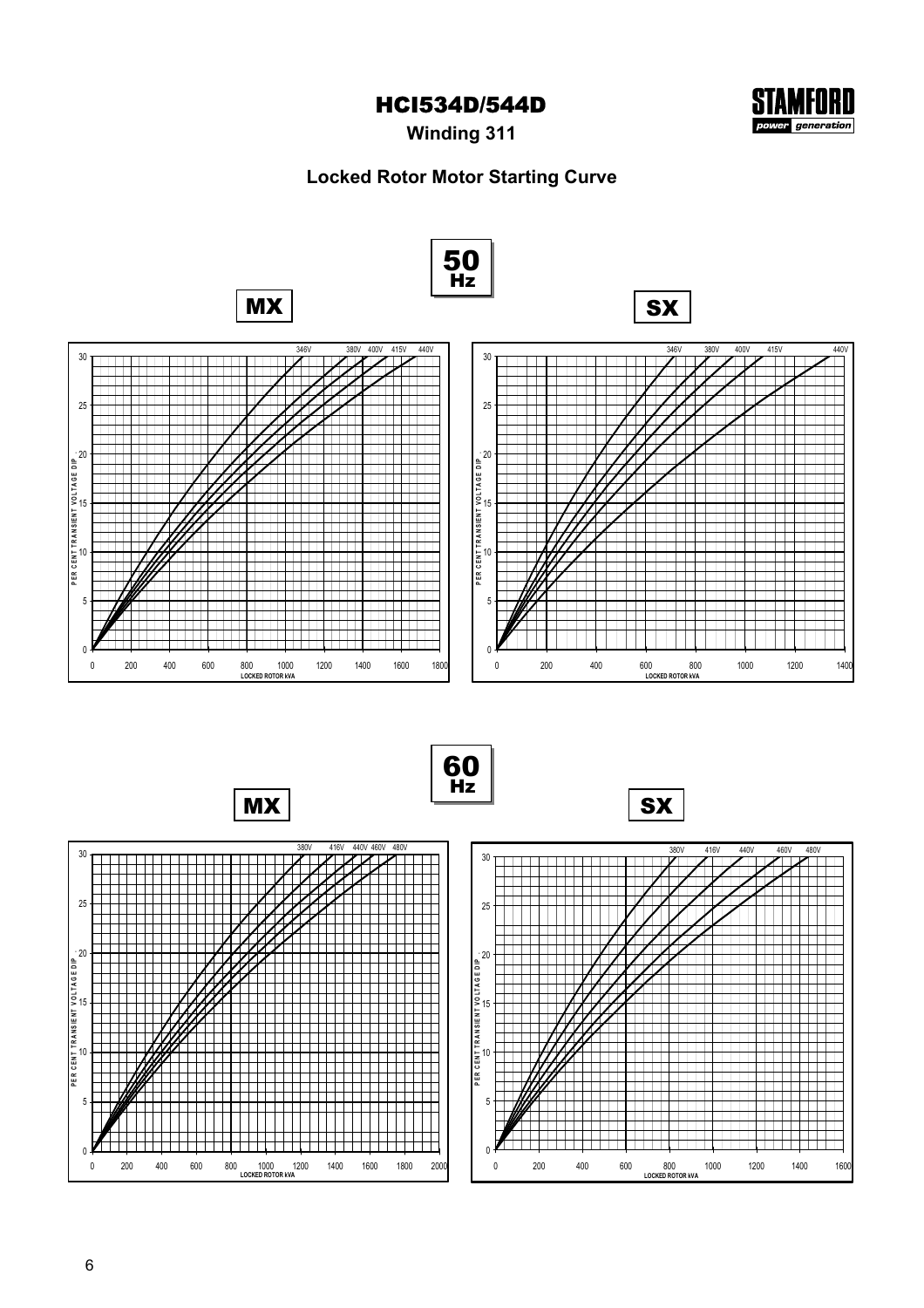

### **Three-phase Short Circuit Decrement Curve. No-load Excitation at Rated Speed Based on star (wye) connection.**



### Sustained Short Circuit = 2,500 Amps

### **Note 1**

The following multiplication factors should be used to adjust the values from curve between time 0.001 seconds and the minimum current point in respect of nominal operating voltage :

|                  | 50Hz     | 60Hz             |                     |  |  |  |  |  |
|------------------|----------|------------------|---------------------|--|--|--|--|--|
| Voltage          | Factor   | Voltage          | Factor              |  |  |  |  |  |
| 380 <sub>v</sub> | $X$ 1.00 | 416 <sub>v</sub> | $X$ 1.00            |  |  |  |  |  |
| 400v             | $X$ 1.06 | 440v             | $X$ 1.06            |  |  |  |  |  |
| 415v             | X 1.09   | 460v             | X 1.12              |  |  |  |  |  |
| 440 <sub>v</sub> | X 1 12   | 480v             | $\overline{X}$ 1.20 |  |  |  |  |  |

The sustained current value is constant irrespective of voltage level

### **Note 2**

**Note 3**

The following multiplication factor should be used to convert the values calculated in accordance with NOTE 1 to those applicable to the various types of short circuit :

| 50Hz                   |          | 60Hz          |                     |                                 | 3-phase    | 2-phase L-L | 1-phase L-N <b>I</b> |
|------------------------|----------|---------------|---------------------|---------------------------------|------------|-------------|----------------------|
| Voltage                | Factor   | Voltage       | Factor              | <b>Instantaneous</b>            | .00<br>x 1 | x 0.87      | x 1.30               |
| 380 <sub>v</sub>       | .00      | 416v          | .00                 | Minimum                         | .00<br>x 1 | x 1.80      | x3.20                |
| 400v                   | .06      | 440v          | .06                 | Sustained                       | .00<br>x 1 | x 1.50      | x 2.50               |
| 415v                   | .09      | 460v          | .12                 | <b>IMax.</b> sustained duration | $10$ sec.  | 5 sec.      | 2 sec.               |
| $\cdot$ $\cdot$ $\sim$ | $\cdots$ | $\sim$ $\sim$ | $\sqrt{1 - \alpha}$ | $21 - 11$                       |            |             |                      |

All other times are unchanged

Curves are drawn for Star (Wye) connected machines. For other connection the following multipliers should be applied to current values as shown :

Parallel Star = Curve current value X 2

Series Delta = Curve current value X 1.732